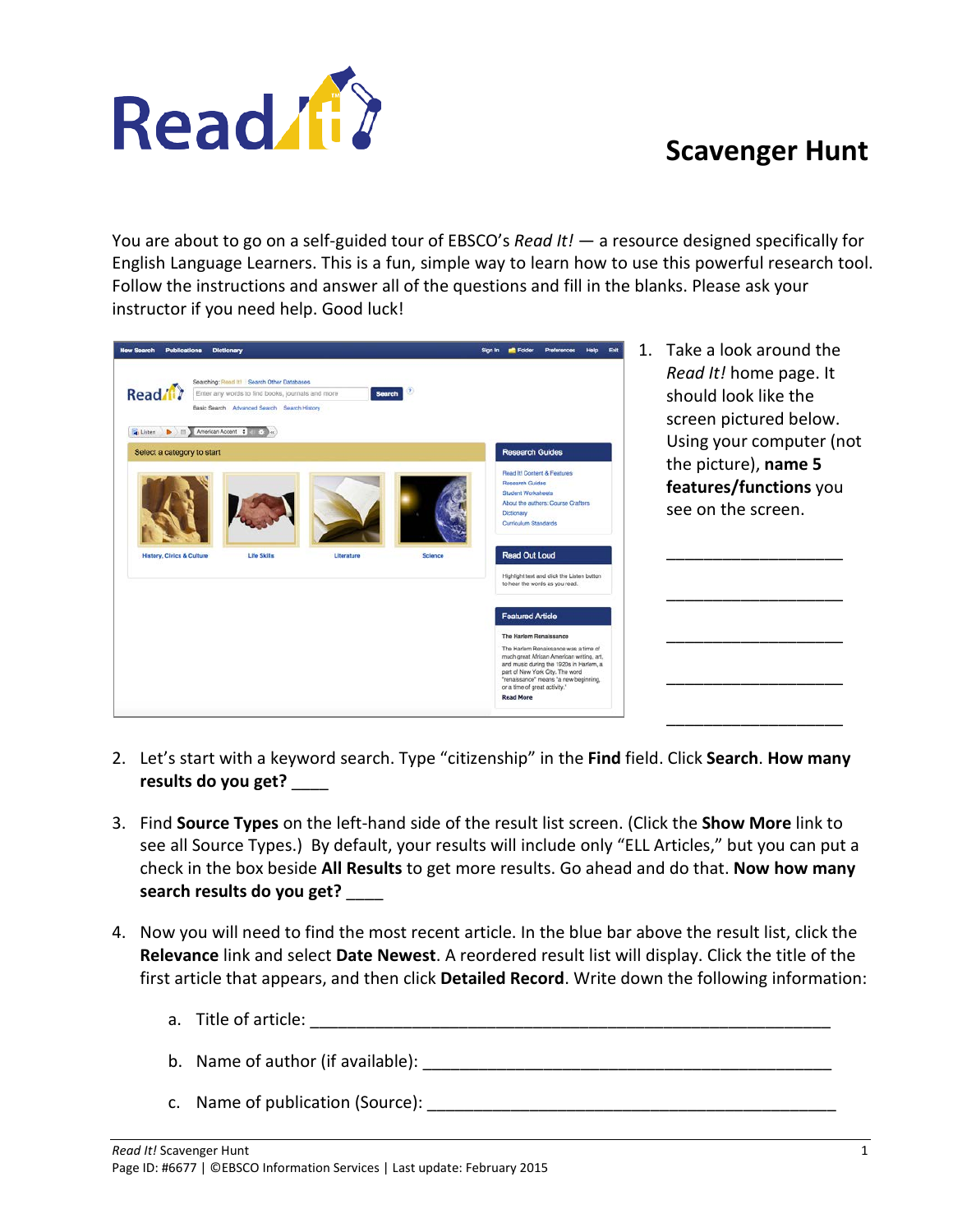- 5. While you're here, look for the hyperlinks within the record, including author names, publication names, and subject terms. Clicking these links will deliver a new results list including every record containing that title, name, or subject heading. Records/articles can also be printed, emailed, saved and/or added to your folder directly from your screen.
- 6. Time for a new search. Click the *Read It!* logo or the **New Search** link in the upper left of your screen. (Note: You can use this function any time you wish to start over.) Enter "Christopher Columbus" in the **Find** field. As you type, the autocomplete feature will display possible search terms. If you choose from this list, your search results will load automatically. Otherwise, you will need to click the **Search** button.

This time you are going to look for a biography. First go to Source Type and place a check mark in the **Biographies** box. (You may need to click the Show More link.) Click **Update**. (Make sure to sort result list by **Relevance**.) Select a biography on Christopher Columbus and answer these questions:

- a. When and where was Columbus born?
- b. When did Columbus and his three ships arrive in America? \_\_\_\_\_\_\_\_\_\_\_\_\_\_\_\_\_\_\_\_
- c. When and where did Columbus die? The contract of the contract of the contract of the contract of the contract of the contract of the contract of the contract of the contract of the contract of the contract of the contra

Now that you have tried a keyword search, go check out some other features on the *Read It!* home page. Click **New Search**.

- 7. Below the Find field is a box featuring categories you can browse. The categories are **History & Civics**, **Life Skills**, **Literature**, and **Science**. Click **Life Skills Living in the U.S. United States Culture**. Read the article and answer these questions:
	- a. Language and Ideas: What is an important part of U.S. Culture?
	- b. Customs and Manners: What does a person in the U.S. do when he/she meets someone for the first time?  $\qquad \qquad \qquad \qquad$
	- c. Food and Fun: Many American families cook a \_\_\_\_\_\_\_\_\_\_\_\_\_\_\_\_\_\_\_\_\_\_\_\_ to eat on Thanksgiving.

Go back to the home page by clicking **New Search** or the *Read It!* logo.

- 8. The **Research Guides** box includes links to student resources such as **Read It! Content & Features** (a research guide about using *Read It!*), **Research Guides**, **Student Worksheets**, and a **Dictionary**.
	- a. Click on **Research Guides**. How many results do you get? \_\_\_\_\_
	- b. Identify two research guides you might use: